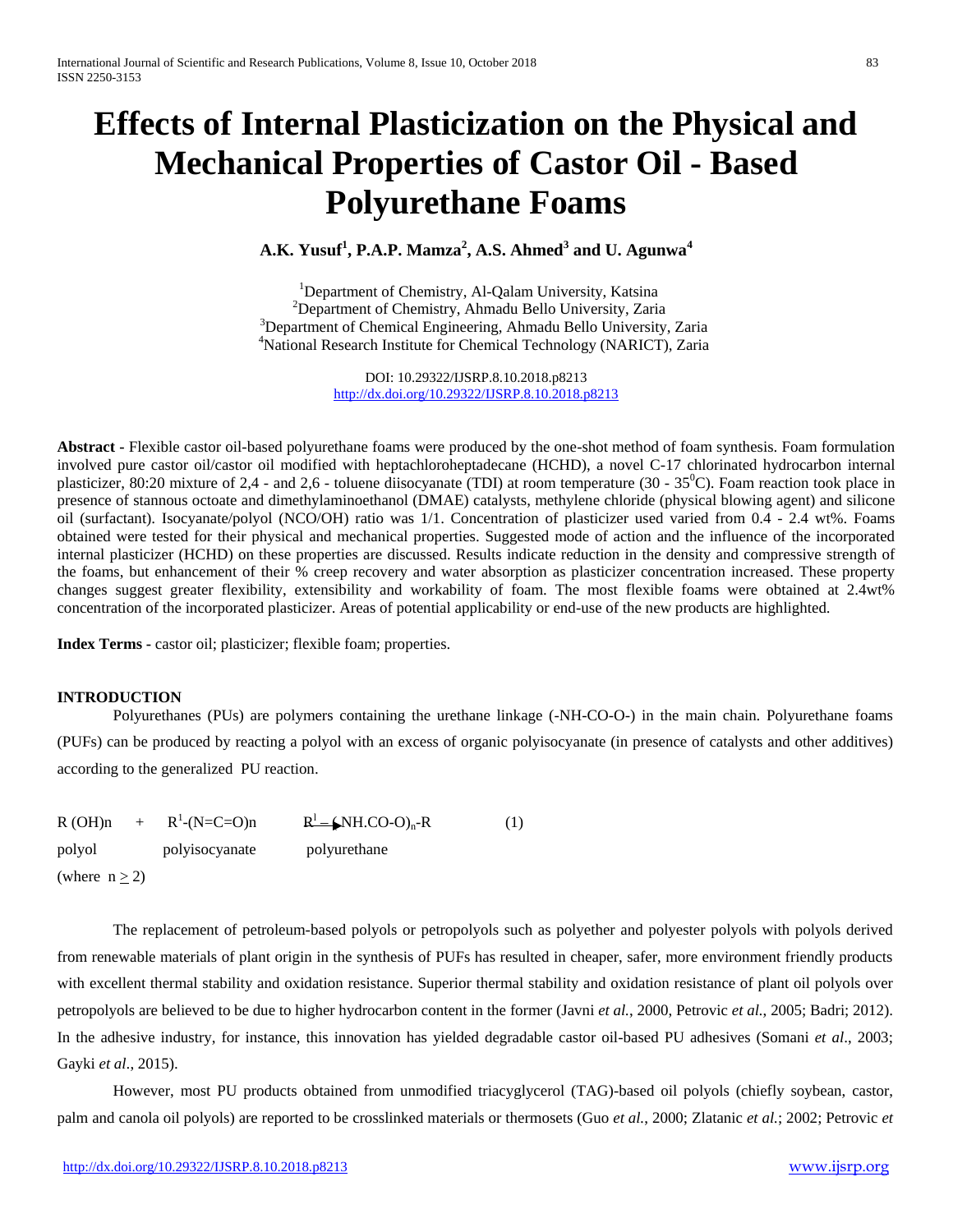*al.*; 2005); except in plant oils containing secondary hydroxyl groups, where so-called 'dangling' chains in the oil's TAG molecules are believed to exert steric hindrance to crosslinking (Xu, 2008; Fan, 2012). These crosslinked materials are characterized by high mechanical strength, high hardness index, but low resilience (Randall, 2002; Bleys, 2012). The materials are therefore hard to melt and reprocess, making them non-recyclable. Thus in the PUF industry where flexible PUFs used in cushioning, bedding and packaging applications are the chief products, use of unmodified plant oil polyols is definitely not a viable option.

In recent years, researchers have resorted to the chemical modification of plant oils to obtain PUs of desired physical and chemical characteristics. In castor oil-based PUF synthesis, a major attempt at remedying the situation involved the use of 'mixed' polyol formulations in which the conventional, commercial (polyether/polyester) polyol is mixed with low or moderate proportions of castor oil to obtain flexible PUFs (Xu *et al*., 2008; Zhang, 2008; Xing, 2014; Sharma *et al*., 2014). However, despite cost-benefit analysis of blending the conventional base polyol with castor oil indicating some level of cost effectiveness (Ogunfeyitimi *et al.*, 2012; Thorat and Patil, 2015), these mixed polyol recipes were not quite successful on grounds of low local content input (often no more than 15-25% castor oil) that cannot support sustainability. Another drawback is the compatibility question arising from mixing the two components.

The advent of inter-penetrating polymer networks (IPNs) presents another dimension to the modification of plant oils to obtain PUs. These materials are obtained as a result of permanent entanglement between two or more distinctly crosslinked polymers and the excellent properties they exhibit are belived to be as a result of the interlocking of polymer chains in their structure (Sperling, 1981; Islam *et al*., 2014).

Mention should also be made of the many other chemical modification recipes involving castor oil polyols (transesterifiction, epoxidation, acrylation etc) that often result in improved and varied polymer characteristics and end-uses. These have been adequately reported in literature (Ogunniyi, 2006; Del Rio, 2011; Mubofu, 2016). But one area in which very little has been investigated and reported is the introduction of an internal plasticizer into the castor oil component prior to foam synthesis (Murkherjea *et al*., 1978; Pandey and Vatsa, 2010). A plasticizer is an additive used to increase the flexibility and extensibility of a material by lowering its glass transition temperature (Tg) and softening the final product, with attendant loss of material strength and hardness, among others.

The present investigation reports on the application of heptachloroheptadecane (HCHD), a C-17 straight chain chlorinated hydrocarbon, as an internal liquid plasticizer introduced into castor oil polyol component of foam formulation prior to foam synthesis. The effects of this novel, oil-compatible plasticizer on the physical and mechanical properties of the castor oil-based PUFs synthesized are also reported.

# **MATERIALS AND METHODS**

#### **Materials**

Mechanically extracted castor oil from wild *Ricinus communis* Linn seeds (Yusuf, 2016) was used as polyol. TDI (80:20), silicone oil (surfactant), stannous octoate (gelation catalyst), DMAE (amine catalyst) and methylene chloride were the other foammaking chemicals used. They were kindly supplied by Vitafoam Nig. Plc, Jos. Distilled water was used as chemical blowing agent. 2,5,6,7,8,11,15-heptachloroheptadecane (HCHD) (Fig. 1) was purchased from a local supplier in Nigeria and used as internal plasticizer.

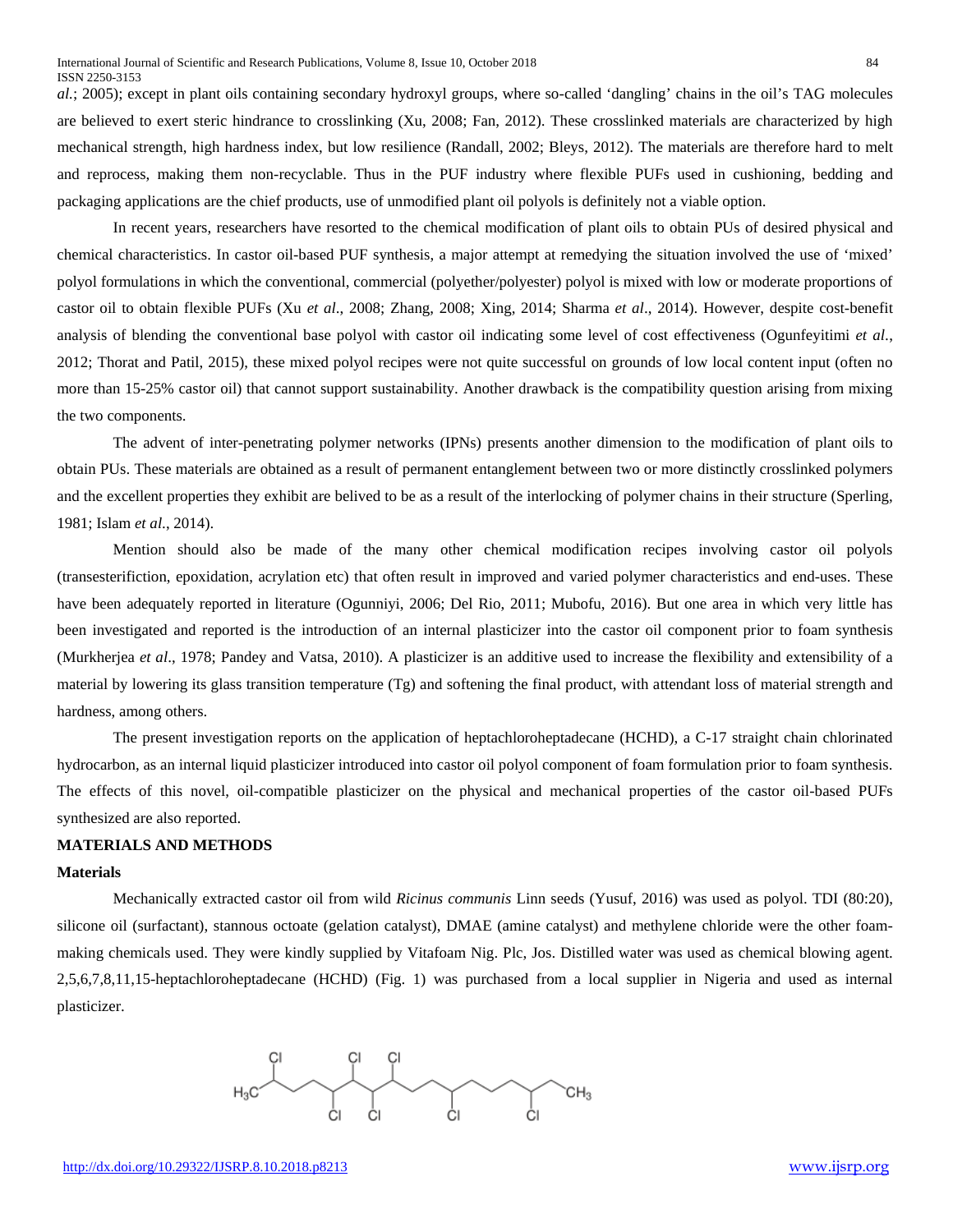Fig. 1: Structure of HCHD  $(C_{17}H_{29}Cl_7)$ 

#### **Methods**

#### **Foam Preparation**

Foams were prepared by the one-shot method (ASTM D 7487) of foam synthesis. Foams were prepared in locally fabricated open moulds of dimension  $18x15x9$  cm<sup>3</sup> at room temperature, by the free rise method. Castor oil and all other foam-making chemicals (less TDI) were accurately measured as per formulation (Table 1) into a plastic mug, with constant vigorous stirring using a high speed (1000 rev/min) mechanical stirrer. This is the polyol component. 0.4, 0.8, 1.2, 1.6, 2.0 and 2.4 parts per hundred (pph) polyol portions of the internal plasticizer (HCHD) were separately added as part of polyol component, with continuous stirring. TDI, measured out separately in another container, was then rapidly added to this uniform mixture with continuous stirring, to ensure the formation of homogeneous foam. Solidifying foam product was kept in a fume cupboard for 24 hrs to cure completely, before demoulding.

#### **Table 1:** Foam formulation – NCO/OH (1/1)

| <b>Component</b>        | Actual weight (g) | Pph polyol |  |
|-------------------------|-------------------|------------|--|
| Neat/modified CO polyol | 50.00             | 100.00     |  |
| TDI                     | 49.10             | 98.20      |  |
| Methylene chloride      | 1.50              | 3.00       |  |
| Stannous octoate        | 0.25              | 0.50       |  |
| <b>DMAE</b>             | 0.225             | 0.45       |  |
| Silicone oil            | 0.25              | 2.50       |  |
| Water                   | 1.00              | 2.00       |  |

Pph = Parts per hundred (polyol)

#### **Determination of Physical Properties**

#### **Density determination**

ASTM D 1622-08 procedure was used to evaluate the apparent density  $(kg/m<sup>3</sup>)$  of foam samples based or mass/volume measurements.

#### **Water absorption**

Water absorption test was performed in accordance with ASTM D590-98 and ASTM D2842-12. Water absorption of foam was evaluated as.

% water absorption = 
$$
\frac{Weight \ of \ wet \ f\oam - Weight \ of \ initial \ f\oam}{Weight \ of \ initial \ f\oam} \quad x \quad 100
$$
 (2)

#### **Determination of Mechanical Properties**

#### **Compressive Strength**

Compressive strength of plasticized and unplasticized castor oil-based PUFs was measured in accordance with ASTM D1621-10 procedure using Instron universal tester. Compressive strength was taken as the force  $(N/M^2)$  required at 10% deformation based on the original specimen thickness.

#### **Creep recovery**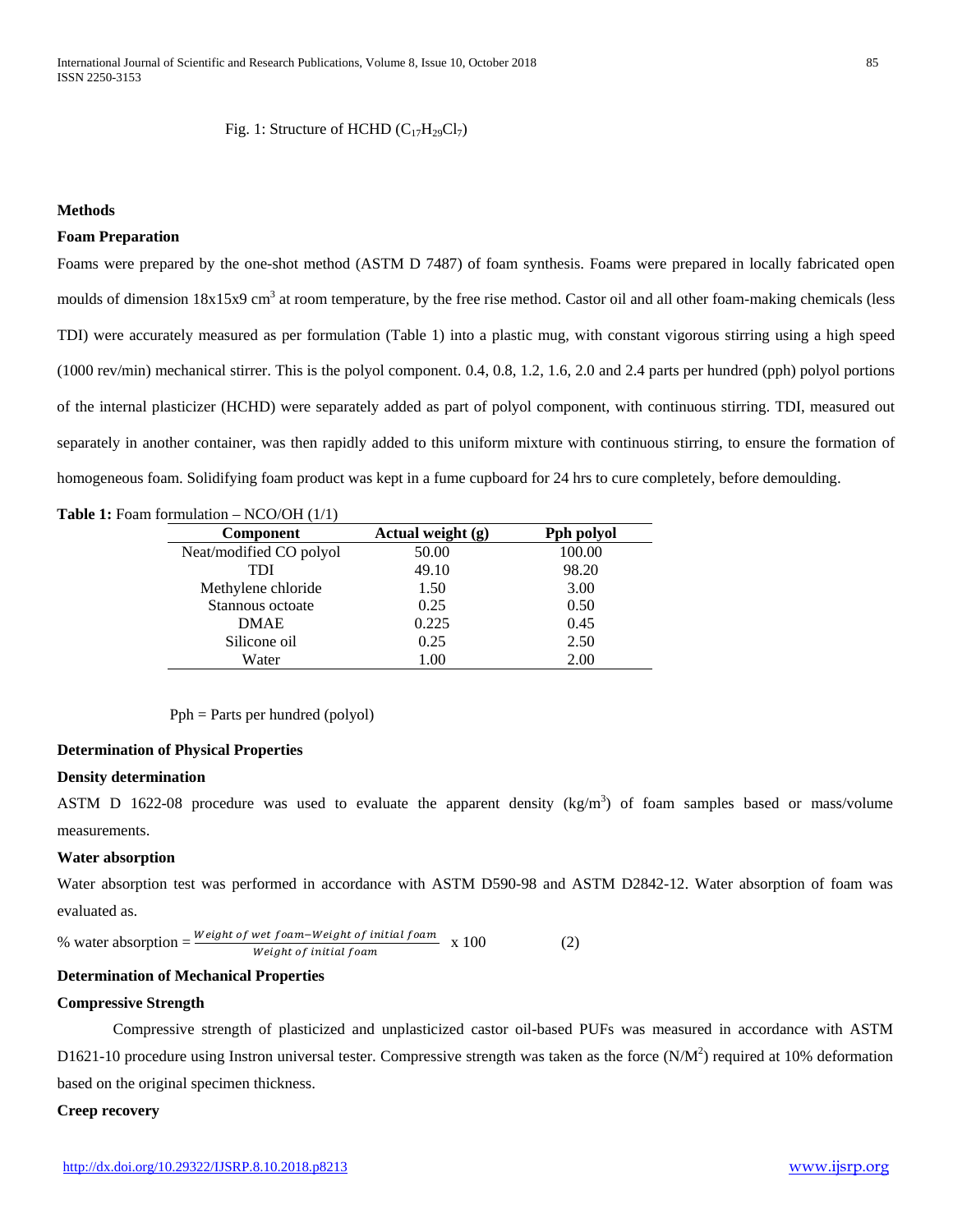International Journal of Scientific and Research Publications, Volume 8, Issue 10, October 2018 86 ISSN 2250-3153

Creep recovery test for the plasticized and unplasticized foams was performed on a Creep Machine - TecQuipment (TQ) SM 1006 (Cell load 250N) - as per ASTM D2990-09 procedure. Creep recovery was evaluated as the difference between the total extension (mm) on application of load and the relaxation (mm) on removal of load after 5 seconds. Percentage creep recovery was then calculated as:

% creep recovery 
$$
=\frac{Creep\ recovers\text{ }or\text{ }resilience}}{Extension\text{ }on\text{ }application\text{ }of\text{ }load}
$$
 x 100 (3)

#### **RESULTS AND DISCUSSION**

#### **Physical Properties of the Castor Oil-Based PUFs**

#### **General physical features**

Synthesized foams were observed for colour, texture and shrinkage post-cure. No foam showed signs of shrinkage post-cure, suggesting that the foams were of good dimensional stability. The colour of the (neat) foam was pale yellow while colour range for the plasticized foams was pale yellow to colourless. Texture varied from semi-rigid (neat foam) to soft and flexible (plasticized foam).

| PU foam                    | Colour      | <b>Texture</b>     | Post-cure state |
|----------------------------|-------------|--------------------|-----------------|
| Unplasticized (neat)       | Pale yellow | Semi-rigid         | No shrinkage    |
| Plasticized (wt% modifier) |             |                    |                 |
| 0.4                        | Pale yellow | Semi-rigid         | No shrinkage    |
| 0.8                        | Pale yellow | Semi-rigid         | No shrinkage    |
| 1.2                        | Pale yellow | Soft to semi-rigid | No shrinkage    |
| 1.6                        | Pale yellow | Soft to semi-rigid | No shrinkage    |
| 2.0                        | Colourless  | Flexible           | No shrinkage    |
| 2.4                        | Colourless  | Soft and flexible  | No shrinkage    |

**Table 2: Observed general physical features of the PUFs**

Colour assumed by foam seemed to depend either on the natural colour of the base polyol - castor oil (yellow) or that of the modifier (colourless) or both. On the other hand, changes in foam texture and feel are consistent with structural changes undergone by the PUF as a result of increased plasticization.

#### **Effect of plasticization on foam density**

It is observed that foam density decreased gradually with increased plasticizer concentration (0.4 - 2.4 wt%) (Fig. 2). According to Fox (2008), the effect of plasticization is to reduce the cohesive intermolecular forces between polymer chains and create greater free volume between them. The incorporated internal plasticizer in this study (HCHD) is an oil-compatible chlorinated hydrocarbon known for enhancing material flexibility and extensivility, in addition to its fire retardancy characteristics (Klorfin, 2012). It is thought that during the polymerization and foaming stages which occur simultaneously, reacted HCHD moieties are chemically grafted onto PU main chains (with the double bonds and ester linkages in castor oil TAGs likely serving as grafting centres) and the unreacted dispersed in between them. However, migration of plasticizer out of the PU matrix would be unlikely because of the fairly big size of the HCHD chain molecules.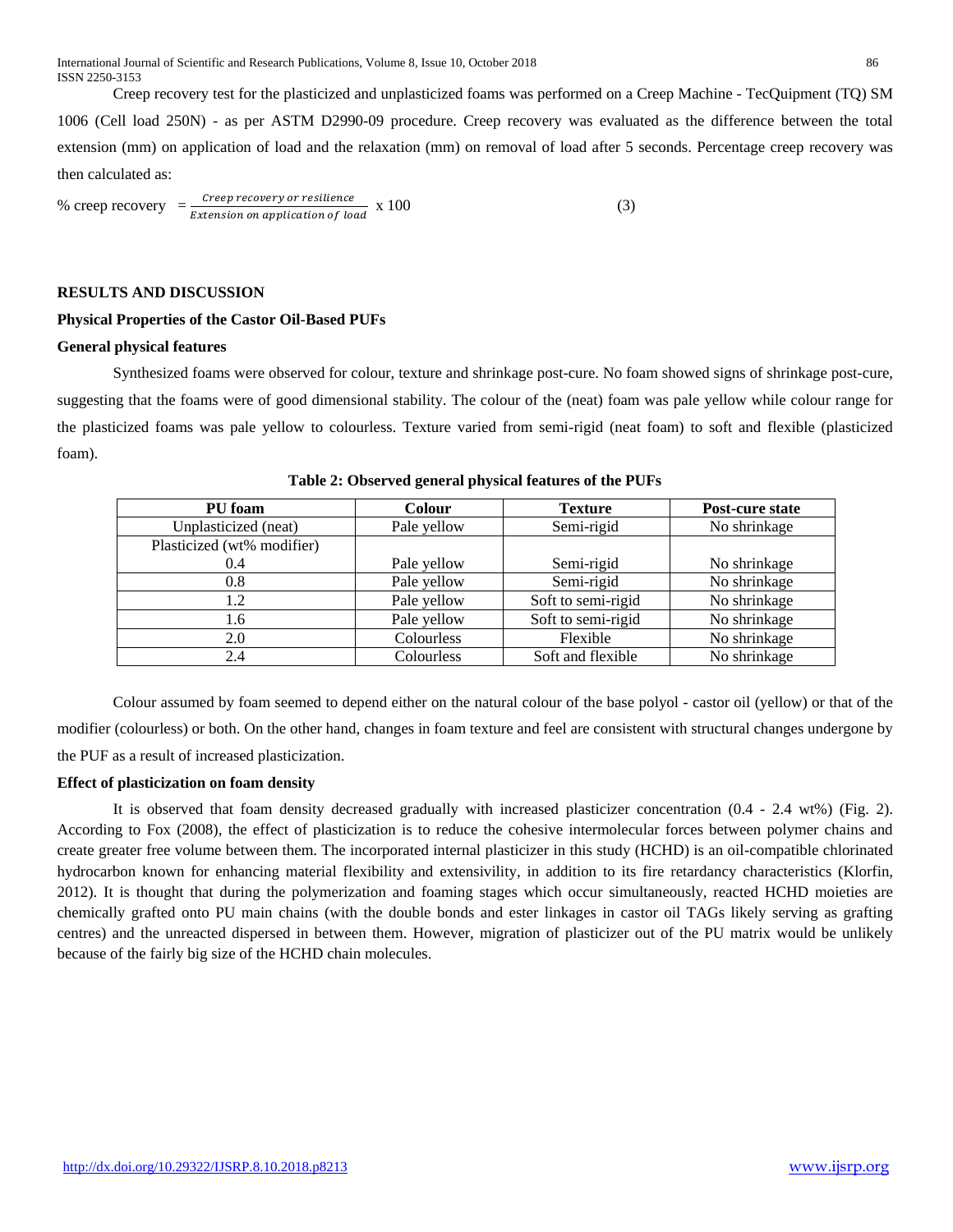

This development creates greater free volume between PU chains and weakens cohesive intermolecular forces of attraction between them, resulting in greater segmental mobility within the PU matrix (Fig. 3). The C-17 HCHD chain molecules aligned between the PU main chains tended to mask or block interaction sites for the formation of cohesive intermolecular forces of attraction. Longer plasticizer chain means ability to block greater number of such interaction sites along the PU main chains. These are consistent with the observed density decline and relatively more flexible and softer structural features of foam with increase in HCHD content from 0.4 - 2.4 wt%.

## (a) Unplasticized





#### **Effect of plasticization on water absorption**

Greater free volume in PU foam matrix with increased HCHD content resulted in increased water absorption (Fig. 4). This explains the observed greater water sorption in the plasticized foams which are structurally more porous compared to the control (neat) foam, where the PU main chains are strongly held by cohesive forces of attraction, typically involving mono- and bidentate hydrogen bond formation (Yilgor, 2000). Water absorption is an important parameter for consideration, especially with regard to materials with outdoor application.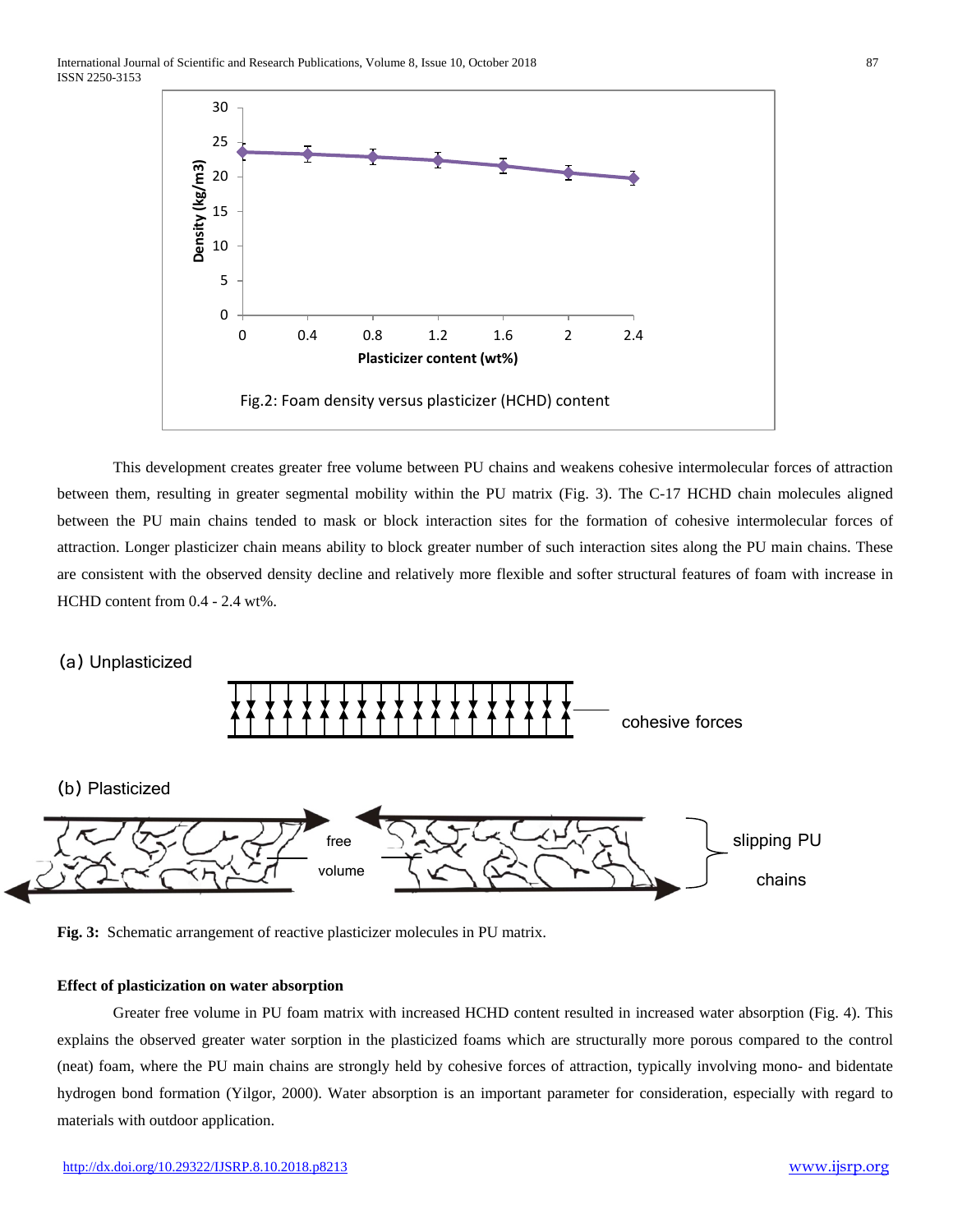

# **Mechanical Properties of the Castor Oil - Based PUFs**

# **Effect of plasticization on compressive strength and percentage creep recovery**

In Fig. 5, foam compressive strength declined steadily with increase in HCHD content. This is consistent with foam density decline as HCHD content increased (Fig. 2). Mechanical properties of PUFs such as tensile strength, compressive strength, compressive modulus, creep recovery etc are known to depend strongly on density (Saint-Michel *et al.*, 2006; Song *et al*., 2009) as well as on the material composition. Foam density therefore is a very important physical property which has great influence on the mechanical properties of PUFs (Thirumal *et al*., 2008). For a foamed polymer generally, compressive properties are important because they describe the behaviour of the foam when it is subjected to compressive load. HCHD plasticized PUFs exhibited lower compressive strengths than the control (neat) PUF.



This is explained in terms of the C-17 HCHD chain molecules constituting a great impediment to inter-chain polymer interactions that could produce rigid or semi-rigid foams, and at the same time offering substantial free volume in the PUF matrix for segmented mobility.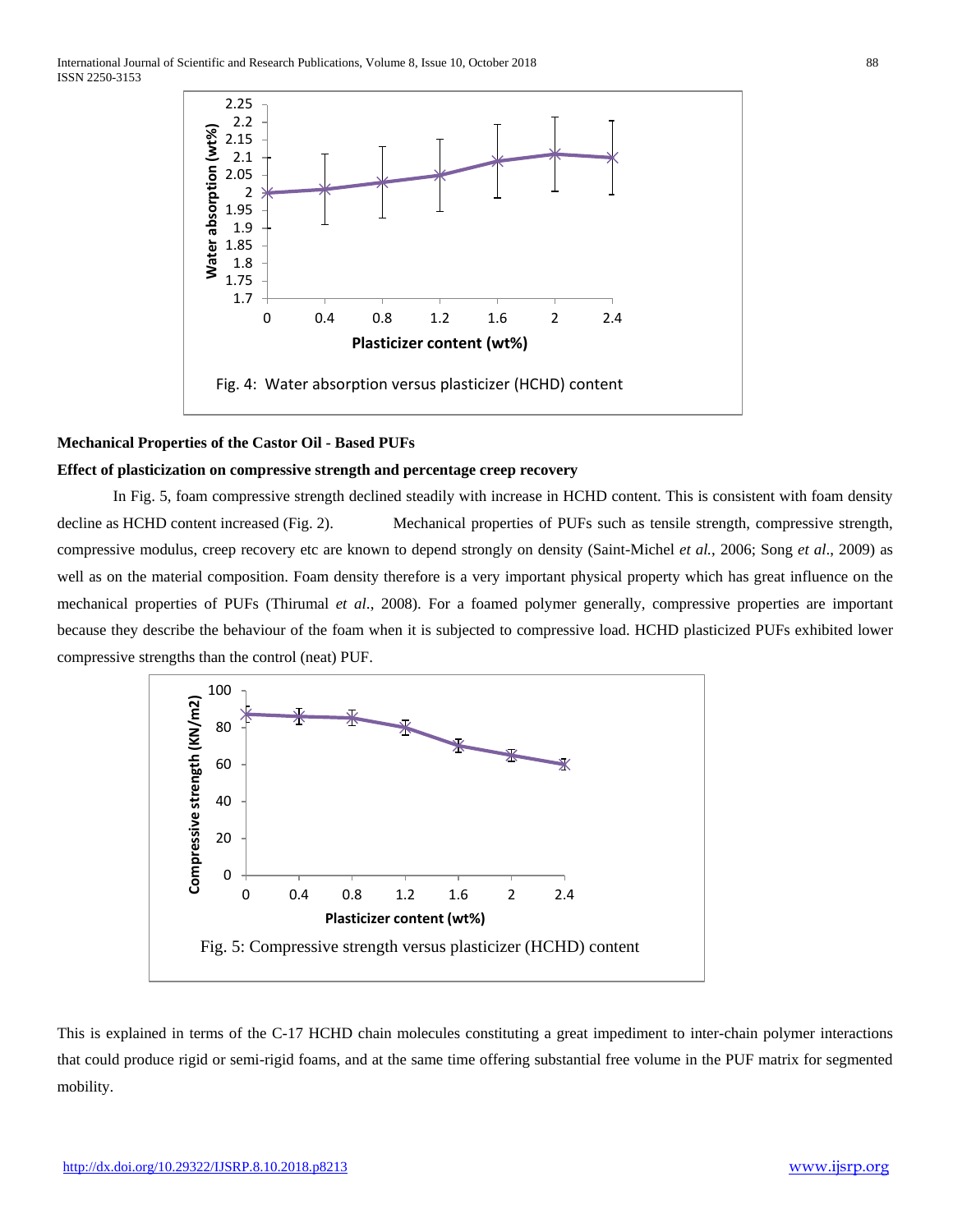Conversely, %creep recovery of foam was substantially enhanced with increase in plasticizer content (Fig. 6). Creep recovery describes the extent to which a polymer under plastic deformation recovers its original shape over time. In other words, creep recovery is a function of foam resilience.



Compressive strength is a support-factor that is related to foam load-bearing capacity or 'firmness', while creep recovery is an indicator of foam resilience. These parameters are very important especially in PUF application that requires high energy impact absorption such as packaging, furniture and beddings, foot wears etc.

### **Conventional (Standard) Flexible PUF** *Versus* **Plasticized Castor Oil-Based PUF**

The ability of HCHD plasticization to produce fairly soft and flexible castor oil - based PUFs has prompted a comparison between their physical and mechanical properties, and those of conventional (standard) flexible PUFs (Table 3).

**Table 3:** Values of physical and mechanical properties of flexible castor oil-based PUFs *versus* international standards for the conventional flexible foam.

| <b>Property</b>                | <b>Observed</b> | <b>Standard</b>                |
|--------------------------------|-----------------|--------------------------------|
| Density $(Kg/m^3)$             | $19.50 - 21.45$ | $12.81 - 40.05$ ASTM D 3574-11 |
| Water absorption (wt.%)        | $2.24 - 2.26$   | $<$ 3 (ASTM D570-98            |
| Compressive Strength $(KN/m2)$ | $48.80 - 51$    | $>172$ (ASTM D1621-10)         |
| Creep recovery (%)             | $44.20 - 47.60$ | -                              |

Divergent compressive strength and to a lesser extent density values between the two foam types might be as a result of the application of reinforcing fillers in some formulations to enhance foam firmness in the commercial flexible PUF.

Scanning electron microscopic (SEM) analysis of the castor oil - based PUFs has shown that soft, flexible foams can be produced at relatively higher plasticizer content in the formulation (Fig. 7).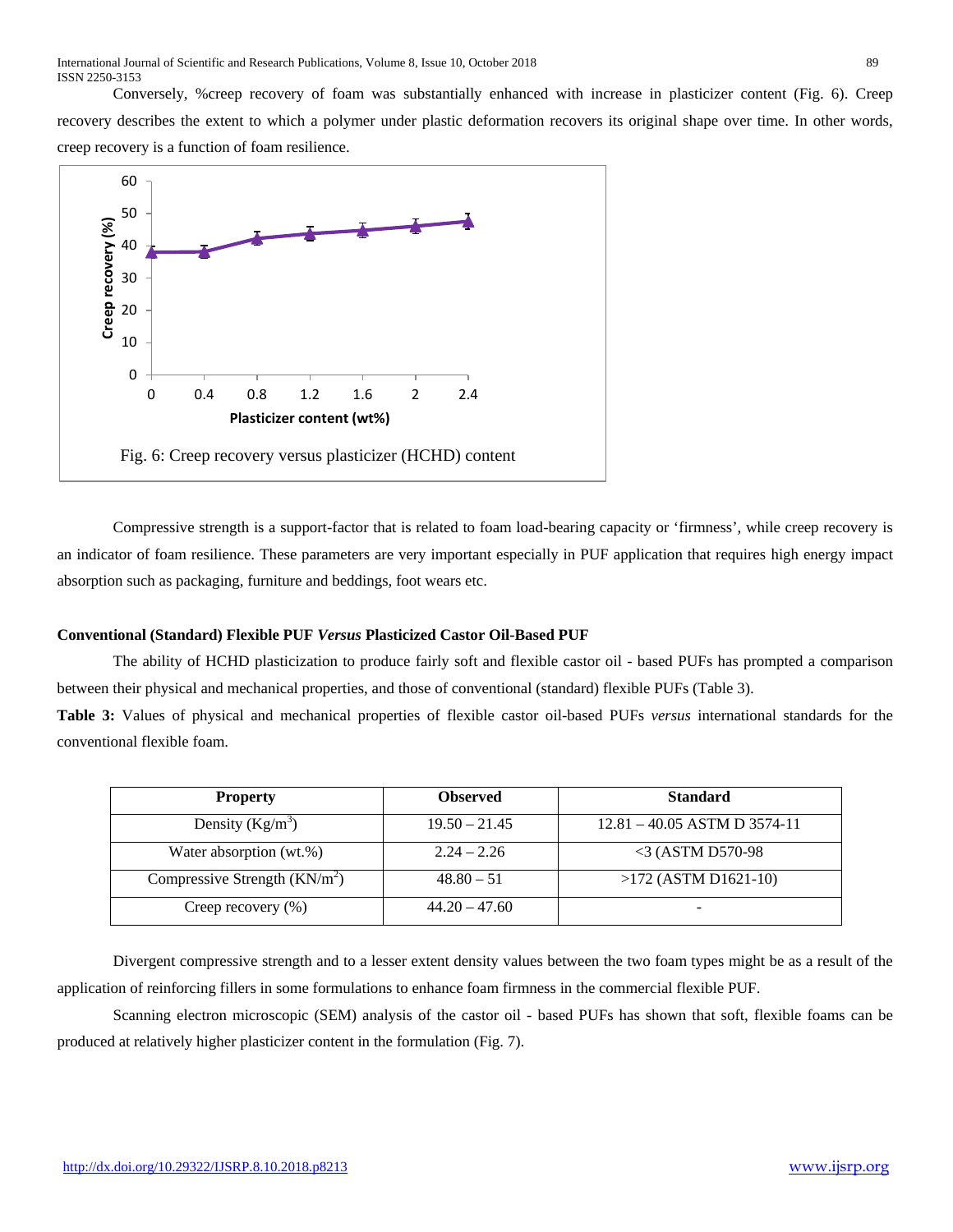

Fig.7: SEM image of HCHD plasticized castor oil-based PUF at 2.4 wt% plasticizer concentration, showing open-cell cellular structure.

# **CONCLUSION**

The *in-situ* chemical modification of castor oil with a novel, oil-compatible C-17 chlorinated hydrocarbon internal plasticizer (HCHD) prior to foam reaction with TDI has yielded soft, flexible castor oil-based PUFs with physical and mechanical properties comparable to those of the conventional, standard flexible PUF. The new products should provide a number of advantages including processability, mouldability, high impact absorption and provision of comfort if applied in furniture, beddings, foot wears etc. But more importantly, having been obtained from almost 100% castor oil polyol, their availability could assist in reducing the importation of commercial polyol by the foam industry in Nigeria, thereby conserving foreign exchange for the country. The control (neat) foam showed typical characteristics of semi-rigid foam and therefore can be used in thermal insulation, refrigeration, packaging and transportation.

Another major advantage of the new products is their fire retardancy (Yusuf *et al*., 2016). However, the use of low concentrations (0.4 - 2.4 wt%) of HCHD in the foam formulations was in order not to drastically alter the polymerization and foaming stages of the foam reaction that occur simultaneously, and to reduce the potential toxicity of the chlorinated hydrocarbon plasticizer.

#### **REFERENCES**

- American Society for Testing and Materials (ASTM) D1621-10. Standard test method for compressive properties of rigid cellular plastics.
- American Society for Testing and Materials (ASTM) D1622-08. Standard test method for apparent density of rigid cellular plastics, 2008.

American Society for Testing and Materials (ASTM) D2842-12. Standard test method for water absorption of rigid cellular plastics.

American Society for Testing and Materials (ASTM) D2990-09. Standard test methods for the determination of tensile and compressive, creep and creep-rupture of plastics under specified environmental conditions.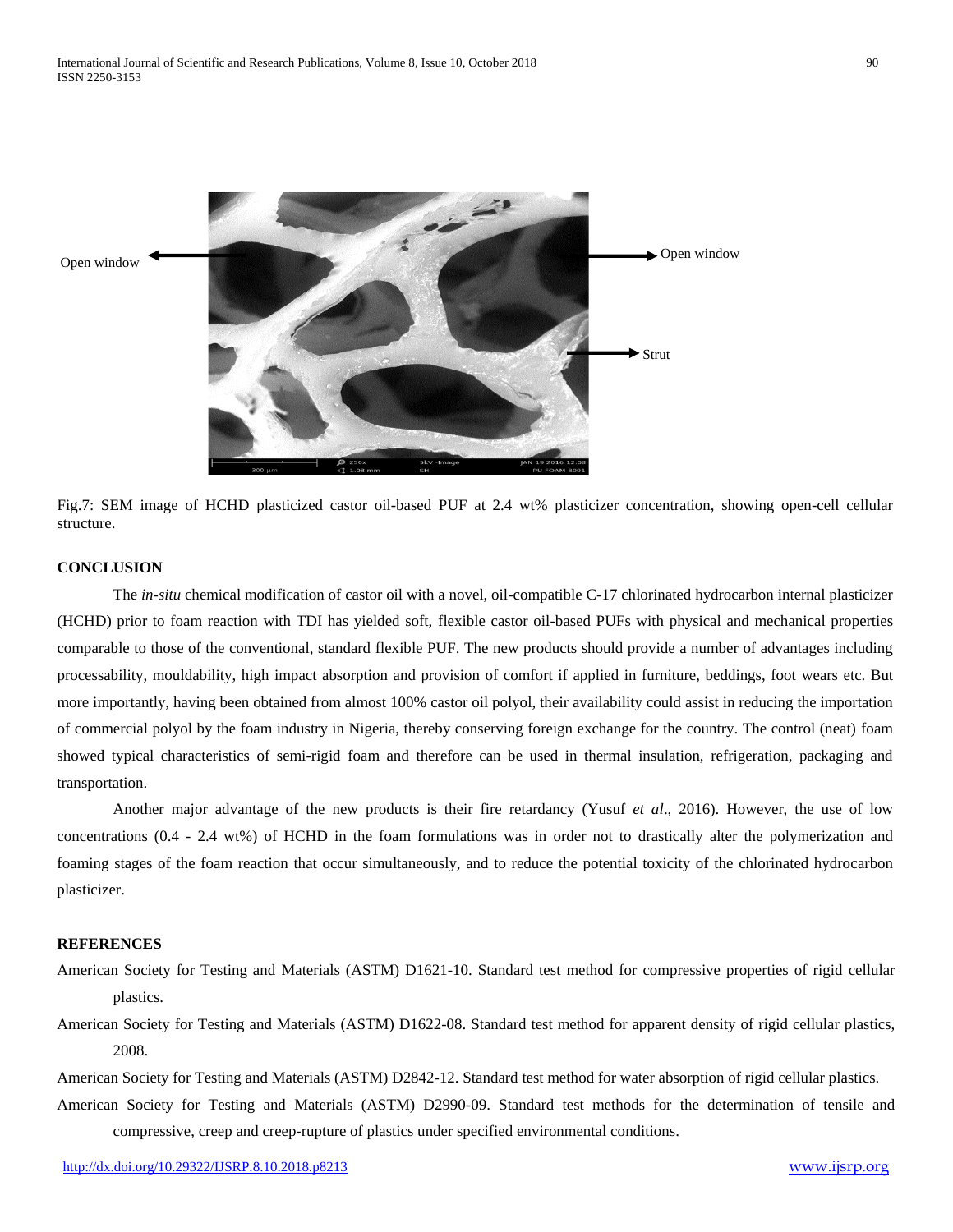American Society for Testing and Materials (ASTM) D3574-11. Standard test methods for flexible cellular materials - slab, bonded and molded urethane foams.

- American Society for Testing and Materials (ASTM) D570-98. Standard test method for water absorption of plastics.
- American Society for Testing and Materials (ASTM) D7487. Standard practice for polyurethane raw materials: polyurethane foam cup test.
- Badri, K.H. (2012) Biobased polyurethane from palm kernel oil-based polyol, chapter 20, *Licensee InTech* (http://creativecommons.org/licenses/by/3.0)
- Bleys, G. (2012) High resilience flexible polyurethane foams containing castor oil. [http://purpatents.com/2012/12/04/high-resilience](http://purpatents.com/2012/12/04/high-resilience-flexible-polyurathane-foams-containing-castor-oil)[flexible-polyurathane-foams-containing-castor-oil](http://purpatents.com/2012/12/04/high-resilience-flexible-polyurathane-foams-containing-castor-oil)
- Del Rio, E. (2011) New polyurethanes from vegetable oil-based polyols. *Ph.D Thesis*. Universitat Rovira I Virgili.
- Fan, H; Tekeei, A. Suppes, G.J. and Hsieh, F. (2012) Properties of biobased rigid polyurethane foams reinforced with fillers: microspheres. *International Journal of Polymer Science* (http://dx.doi.org/10.115/2012/474803.
- Fox, J. (2008) Analysis of polymer additives in the packaging industry. [\(http://www.iopp.org/files/public/foxfloridaAdditives.pdf\)](http://www.iopp.org/files/public/foxfloridaAdditives.pdf).
- Gayki, B.K. Thorat, P.V. and Tayde, S.S. (2015) A review of synthesis and characterization of castor oil based polyurethane adhesive. *International Journal of Emerging Technology and Advanced Engineering,* 5(3): 95-97.
- Guo, A.; Cho, Y. and Petrovic, Z.S. (2000) Structure and properties of halogenated and non-halogenated soy-based polyols. *Journal of Polymer Science Part A: Polymer Chemistry*, 38(21): 3900-3910.
- Islam, M.R.; Beg, M.D.H. and Jamari, S.S. (2014) Development of vegetable-oil-based polymers, *Journal of Applied Polymer Science*, 131(18): 40787. Doi: 10.1002/app.40787.
- Javni, I.; Petrovic Z.S.; Guo, A. and Fuller, R. (2000). Thermal stability of polyurethanes based on vegetable oils. *Journal of Applied Polymer Science*, 77(8): 1723-1734.
- Klorfin, S.P. (2012) Surya parkash [\(sp@kail.co.in\)](mailto:sp@kail.co.in)
- Mubofu, E.B. (2016). Castor oil as a potential renewable resource for the production of functional materials. *Chemical processes*, 4:11.
- Murkherjea, R.N. Saha, K.K. and Sanyal, S.K. (1978) Plasticizing effect of acetylated castor oil on castor oil-based, moisture-cured polyurethane film. *Journal of the American Oil Chemists' Society*. 55:653-654.
- Ogunfeyitimi, O.S.; Okewale, A.O. and Igbokwe, P.K. (2012) The use of castor oil as a reactive monomer in synthesis of flexible polyurethane foam. *International Journal of Multidisciplinary Sciences and Engineering*, 3(10): 10-14.
- Ogunniyi, D.S. (2006) Castor oil: a vital industrial raw material. *Bioresource Technology*, 97: 1086-1091.
- Pandey, D. And Vatsa, J.L. (2010) Castor oil derivatives as potential plasticizers. *International Research Journal of Pharmaceutical Sciences,* 01(01):051.
- Petrovic, Z.S.; Zhang, W. and Javni, I. (2005) Structure and properties of polyurethane prepared from triglyceride polyols by ozonolysis. *Biomacromelocules*, 6 (2): 713-719.
- Randall, D. and Lee, S. (2002) *The Polyurethanes Book.*Wiley Ltd: New York NY, USA, pp 169-188.
- Saint-Michel, F.; Chazeau, L.; Cavaille, J.-Y. and Chabert, E. (2006) Mechanical properties of high density polyurethane foams: 1. effects of density. *Composite Science and Technology*, 66(15): 2700-2708.
- Sharma, C.; Kumar, S.; Unni, A.R.; Aswal, V.K.; Rath, S.K. and HariKrishnan, G. (2014) Foam stability and polymer phase morphology of flexible foams synthesized from castor oil. *Journal of Applied Polymer Science*, 131(17): 406681-406688.